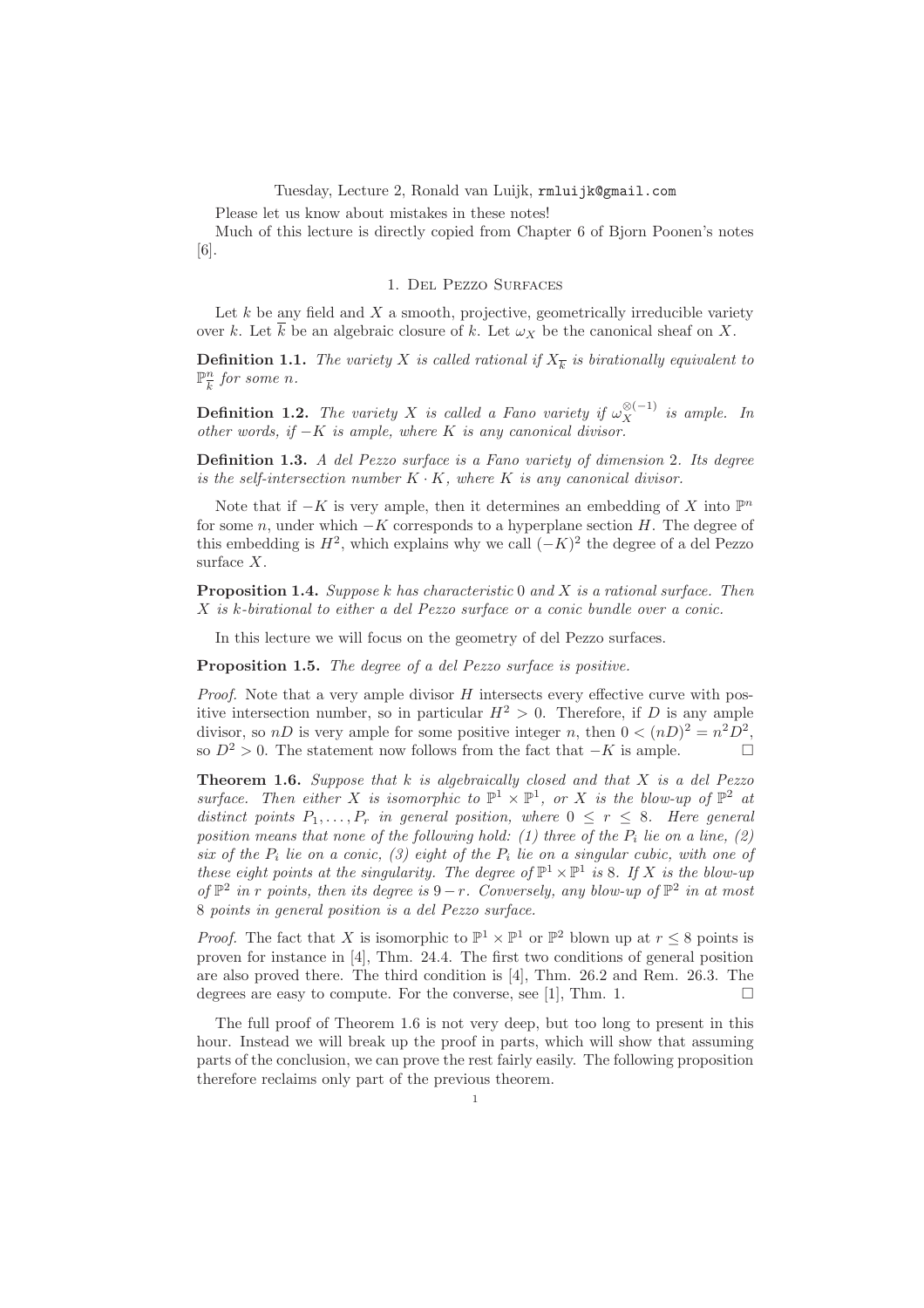**Proposition 1.7.** Suppose that k is algebraically closed and that X is a del Pezzo surface. Then either X is isomorphic to  $\mathbb{P}^1 \times \mathbb{P}^1$ , or X is the blow-up of  $\mathbb{P}^2$  at distinct points  $P_1, \ldots, P_r$ .

*Proof.* See [4], Thm. 24.4.

For the rest of this lecture, let  $X$  be a del Pezzo surface with canonical divisor K.

**Proposition 1.8.** Suppose  $\tilde{X} = Bl_P(X)$  is the blow-up of a smooth surface X at a point P, with corresponding map  $\pi \colon \tilde{X} \to X$ . Let  $K_X$  and  $K_{\tilde{X}}$  be canonical divisors on X and  $\tilde{X}$  respectively and let E denote the exceptional curve on  $\tilde{X}$  above P. Then E is isomorphic to  $\mathbb{P}^1$ , and  $K_{\tilde{X}}$  is linearly equivalent with  $\pi^*K_X + E$ . Moreover, the map  $\rho: Pic X \oplus \mathbb{Z} \to Pic \tilde{X}$  sending  $(D, n)$  to  $\pi^*D + nE$  is an isomorphism. We have  $E^2 = -1$ , and for all  $C, D \in \text{Pic } X$  we have  $(\pi^* C) \cdot (\pi^* D) = C \cdot D$  and  $(\pi^*C) \cdot E = 0$ . In particular, we have  $K_{\tilde{X}} \cdot E = -1$ .

*Proof.* See [3], Propositions V.3.1-3.

Exercise 1. Suppose the setting of Proposition 1.8. Assume that you already know  $E^2 = -1$ . Prove that the map  $\rho$  is an isomorphism. (Hint: use that leaving out a closed subset of codimension 2 does not change the Picard group, while leaving out an irreducible closed subset of codimension 1 gives an exact sequence you have seen before.) Now also prove the rest of the theorem.

Corollary 1.9. If the del Pezzo surface X is the blow-up of  $\mathbb{P}^2$  at distinct points  $P_1, \ldots, P_r$ , then  $r \leq 8$  and the degree of X equals  $9 - r$ .

*Proof.* The canonical divisor  $K_{\mathbb{P}^2}$  on  $\mathbb{P}^2$  is linearly equivalent to  $-3L$  where L is any line, so  $K_{\mathbb{P}^3}^2 = 9L^2 = 9$ . The degree follows from Proposition 1.8. From Proposition 1.5 we find  $9 - r > 0$ , so  $r \le 8$ . □

**Proposition 1.10.** If C is a closed integral curve on X, then  $C^2 \ge -1$ . Furthermore, equality implies  $p_a(C) = 0$  and  $K_X \cdot C = -1$ .

*Proof.* The adjunction formula gives  $C^2 + C \cdot K = 2p_a(C) - 2 \geq -2$ , while  $C \cdot K < 0$ since  $-K$  is ample.

If we have  $C^2 = -1$ , then by Proposition 1.10, the integral curve C can be blown down, so we call C an exceptional curve.

**Proposition 1.11.** Suppose Y is the blow-up of  $\mathbb{P}^2$  in r distinct points, exactly s of which lie on the line L. Then the strict transform of L on Y has self-intersection  $L^2 = 1 - s.$ 

*Proof.* Let  $\pi: Y \to \mathbb{P}^2$  denote the blow-up. Let  $E_1, \ldots, E_s$  denote the exceptional curves above the s points on  $L$ . Let  $L'$  denote the strict transform of  $L$  on  $Y$ . Then  $\pi^* L = L' + \sum_{i=1}^s E_i$ , so  $1 = L^2 = (\pi^* L)^2 = (L' + \sum E_i)^2 = L'^2 + 2 \sum L' \cdot E_i + \sum E_i^2 =$  $L'^2 + 2s - s$ , so  $L'^2 = 1 - s$ .

**Corollary 1.12.** If the del Pezzo surface X is the blow-up of  $\mathbb{P}^2$  in r points, then no three of these points are colinear.

*Proof.* Follows from Propositions 1.11 and 1.10. □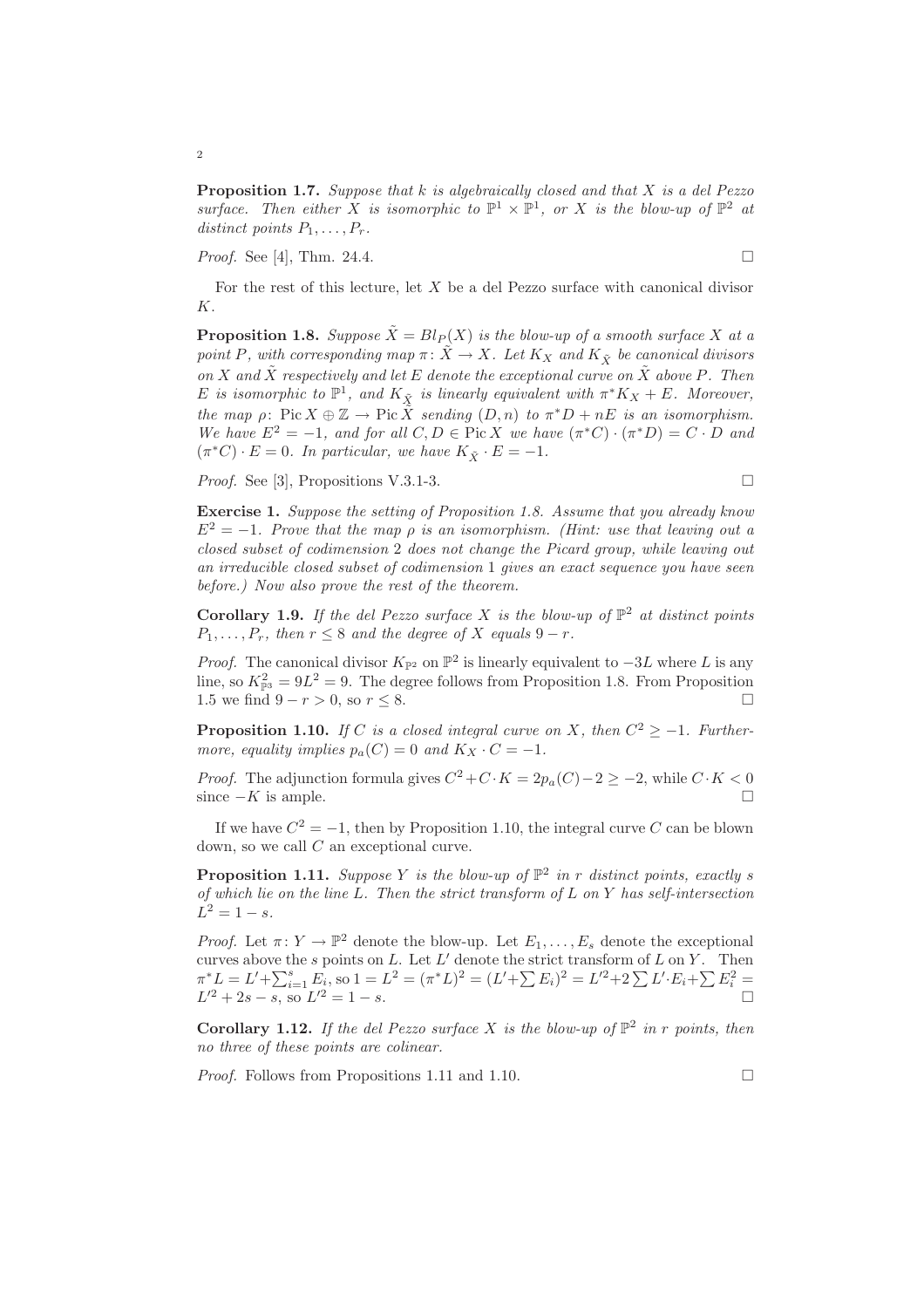**Exercise 2.** Show that if the del Pezzo surface X is the blow-up of  $\mathbb{P}^2$  in r points, then no six of them lie on a conic.

**Exercise 3.** Show that if the del Pezzo surface X is the blow-up of  $\mathbb{P}^2$  in 8 points, then they do not lie on a singular cubic that has its singularity at one of the 8 points.

The conditions of Corollary 1.12 and Exercises 2 and 3 together are summarized by saying that the  $r$  points must be in general position. Conversely, one can show that if  $r \leq 6$  points on  $\mathbb{P}^2$  are in general position, then the blow-up of  $\mathbb{P}^2$  in those points is indeed a del Pezzo surface (see [4], Thm. 24.5). For  $r = 6$  we get the famous cubic surfaces in  $\mathbb{P}^3$ , see [3], section V.4. For  $r = 7$  or  $r = 8$ , life gets significantly more complicated because then the anticanonical sheaf is no longer very ample, just ample (c.f. [4], Rem. 26.3). For a proof that even in this case, the converse mentioned in Theorem 1.6 is still true, see [1], Thm. 1.

If X is the blow-up of  $\mathbb{P}^2$  in  $r \leq 8$  points, then Proposition 1.11 states that the strict transform of the line through any two of the points is an exceptional curve. The following exercise gives more exceptional curves.

**Exercise 4.** Suppose X is the blow-up of  $\mathbb{P}^2$  in  $r \leq 8$  points  $P_1, \ldots, P_r$  in general position. Then the strict transforms of the following curves in  $\mathbb{P}^2$  are all exceptional curves:

- (1) a line through 2 of the  $P_i$ ,
- (2) a conic through 5 of the  $P_i$ ,
- (3) a cubic passing through 7 of the  $P_i$  such that one of them is a double point (on that cubic),
- (4) a quartic passing through 8 of the  $P_i$  such that three of them are double points,
- (5) a quintic passing through 8 of the  $P_i$  such that six of them are double points.
- (6) a sextic passing through 8 of the  $P_i$  such that seven of them are double points and one is a triple point.

Note that all these curves satisfy  $(-K) \cdot C = 1$ , so if  $-K$  is very ample, i.e.,  $r \leq 6$ , then under the embedding into  $\mathbb{P}^n$  that it determines, all these exceptional curves correspond to lines. Together with the fibers above the points blown up, the curves described in this exercise are in fact an exhaustive list of all exceptional curves on  $X$  (see [4], Thm. 26.2). Proving this requires a better understanding of the Picard group of  $X$ , which we will work on next.

**Proposition 1.13.** Suppose X is the blow-up of  $\mathbb{P}^2$  in  $r \leq 8$  points  $P_1, \ldots, P_r$  in general position. Let  $E_i$  denote the exceptional curve above  $P_i$  and let L denote the pull back of a line in  $\mathbb{P}^2$ . Then Pic X is generated by L and the  $E_i$ , with  $-K_X \sim 3L - \sum E_i$ . The intersection numbers are given by  $L^2 = 1$ ,  $L \cdot E_i = 0$ , and  $E_i \cdot E_j = -\delta_{ij}.$ 

The intersection pairing turns the Picard group into a unimodular lattice of signature  $(1, r)$ . In particular this means that if we know a divisor up to numerical equivalence, then we know its divisor class. This will prove extremely useful in studying not only the geometry of the surface, but also the arithmetic. For instance, we get a representation of the absolute Galois group  $Gal(\overline{k}/k)$  into the automorphism group of this lattice. Better yet, since the class  $[K]$  is fixed under galois, we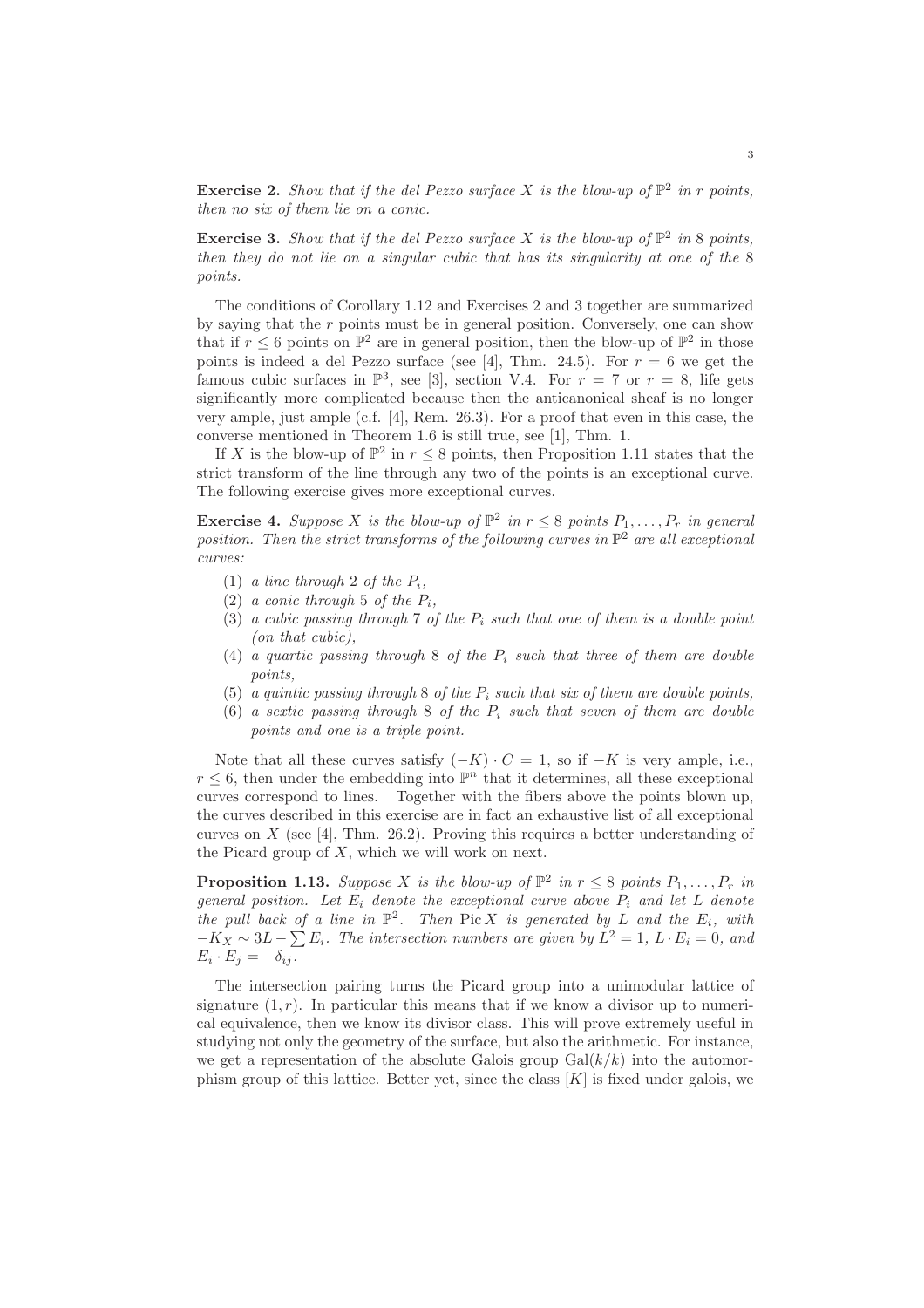get a representation into the automorphism group of the orthogonal complement of  $[K]$ , which is a root lattice and subject of the next lecture.

**Proposition 1.14.** Suppose C is an integral curve on X satisfying  $C^2 = -1$ . Then there is no other effective divisor D that is linearly equivalent to C.

*Proof.* Suppose  $D$  is an effective divisor that linearly equivalent to  $C$ . If  $D$  does not have C in its support, then D and C intersect in finitely many points, so  $D \cdot C \geq 0$ , which contradicts  $D \cdot C = C^2 = -1$ . We conclude that D does have C in its support, so  $D - C$  is an effective divisor that is linearly equivalent to 0, so  $D - C = 0$  and  $D = C.$ 

Proposition 1.14 is often phrased by saying that curves with negative selfintersection do not move.

We have already seen that if C is an integral curve on X with  $C^2 = -1$ , then we also have  $(-K) \cdot C = 1$ , so by the adjunction formula we have  $p_a(C) = 0$  and so  $C$  is an exceptional curve. We now also define the notion of an exceptional divisor class, namely as a class D satisfying  $D^2 = -1$  and  $(-K) \cdot D = 1$ . Every exceptional curve represents an exceptional divisor class and Proposition 1.14 states that every exceptional divisor class contains at most one exceptional curve. In fact, a stronger statement is true.

Proposition 1.15. Every exceptional divisor class contains exactly one exceptional curve.

*Proof.* Let  $D$  be any divisor in an exceptional divisor class. Note that for rational surfaces we have  $\chi(\mathcal{O}_X) = 1$ . Therefore, Riemann-Roch on surfaces gives

$$
h^{0}(\mathcal{L}(D)) - h^{1}(\mathcal{L}(D)) + h^{0}(\mathcal{L}(K - D)) = \frac{1}{2}D \cdot (D - K) + 1 + p_{a}(X) = 1.
$$

From  $(-K) \cdot (K - D) = -K^2 - 1 < 0$  we see that no effective divisor is linearly equivalent to  $K - D$ , so  $h^0(\mathcal{L}(K - D)) = 0$  and we get  $h^0(\mathcal{L}(D)) \geq 1$ , which implies that there is indeed an effective divisor  $D'$  that is linearly equivalent to  $D$ . Since  $(-K)$  intersects every irreducible curve in the support of D positively, and  $(-K) \cdot D = 1$ , we see that D is irreducible, and therefore an exceptional curve. By Proposition 1.14 it is the only exceptional curve in the class.

**Proposition 1.16.** Suppose the del Pezzo surface X is the blow-up of  $\mathbb{P}^2$  in  $r \leq 8$ points  $P_1, \ldots, P_r$  in general position. Then the fibers above the  $P_i$  and the curves in Exercise  $\lambda$  are exactly all the exceptional curves on X.

Proof. By Proposition 1.15 it suffices to count the number of exceptional divisor classes in the Picard lattice. As every divisor class is uniquely represented by  $D = aL - \sum_{i=1}^{r} b_i E_i$  for some a and  $b_i$ , we are counting the solutions to the equations  $1 = D \cdot (-K) = 3a - \sum b_i$  and  $-1 = D^2 = a^2 - \sum b_i^2$ . Setting  $b_0 = 1$ for convenience, the first equation becomes  $3a = \sum_{i=0}^{r} b_i$ , under which the second becomes equivalent to  $\sum_i (a-3b_i)^2 = 18$ . This clearly gives finitely many solutions, all of which can be enumerated easily.  $\hfill \square$ 

Exercise 5. Determine the number of exceptional curves on a del Pezzo surface of degree d for each d (getting two possibilities for degree 8).